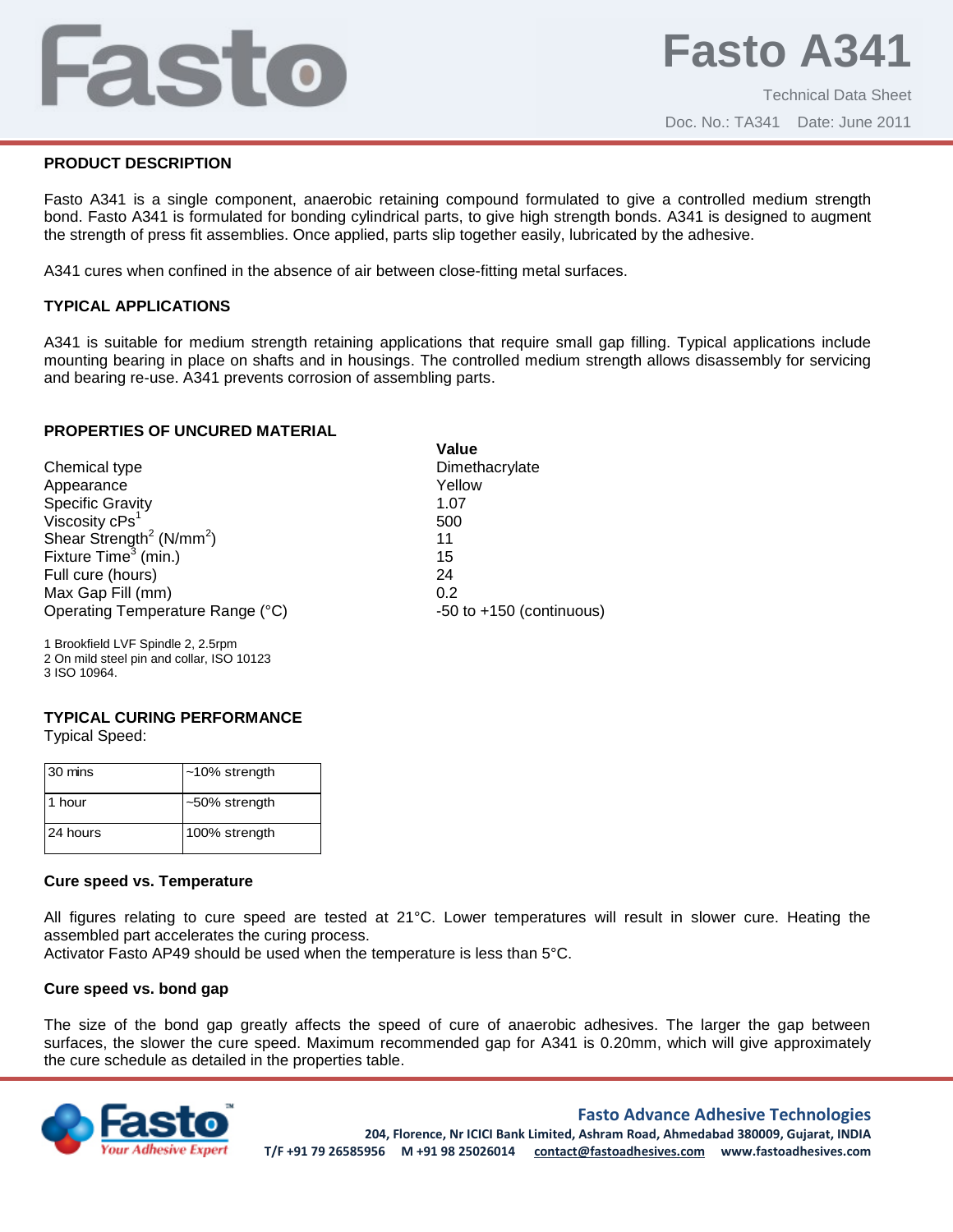# Fasto

#### **Cure speed vs. Substrate**

Cure speed and strength vary according to the substrates. When used on mild steel and brass components. Fasto A341 will reach full strength more rapidly than on more inert materials such as stainless steel and zinc dichromate. Anaerobic Adhesives only cure in the absence of air with metal part activation.

#### **Cure speed vs. Activator**

Where speed is too slow or the bond gap is very large, Fasto AP49 Anaerobic Activator may be used to accelerate cure speed. The use of an accelerator may reduce bond strength up to 30%. Fasto recommends testing on the parts to measure the effect.

# **TYPICAL ENVIRONMENTAL RESISTANCE**

#### **Hot strength**

Fasto A341 is suitable for use at temperatures up to 150°C. At 130°C the bond strength will be ~50% of the strength of at 21°C.

#### **Heat ageing**

Fasto A341 retains over 90% full strength when heated to 100°C for 90 days then cooled and tested at 21°C.

#### **Chemical / Solvent Resistance**

Fasto A341 exhibit excellent chemical resistance to most oils and solvents including motor oil, leaded petrol, brake fluid, acetone, ethanol, propanol and water. Anaerobic adhesives and sealants are not recommended for use in pure oxygen and chlorine lines.

## **DIRECTIONS FOR USE**

Ensure parts are clean and dry and free from grease or oil. Apply adhesive to all the engaged area. Assemble parts and allow curing. Wipe excess adhesive from outside of joint. Product is normally hand applied from the bottle or tube.

Dispensing systems are available for high volume assembly applications. Please contact your Fasto representative for further advice on dispensing solutions.

#### **GENERAL INFORMATION**

For safe handling of this product consult the Material Safety Data Sheet.

#### **Storage**

Optimal storage conditions are between 8°C and 21°C. Storage outside this temperature range can adversely affect product properties and may affect the stated shelf life.



**Fasto Advance Adhesive Technologies**

**204, Florence, Nr ICICI Bank Limited, Ashram Road, Ahmedabad 380009, Gujarat, INDIA T/F +91 79 26585956 M +91 98 25026014 contact@fastoadhesives.com www.fastoadhesives.com**